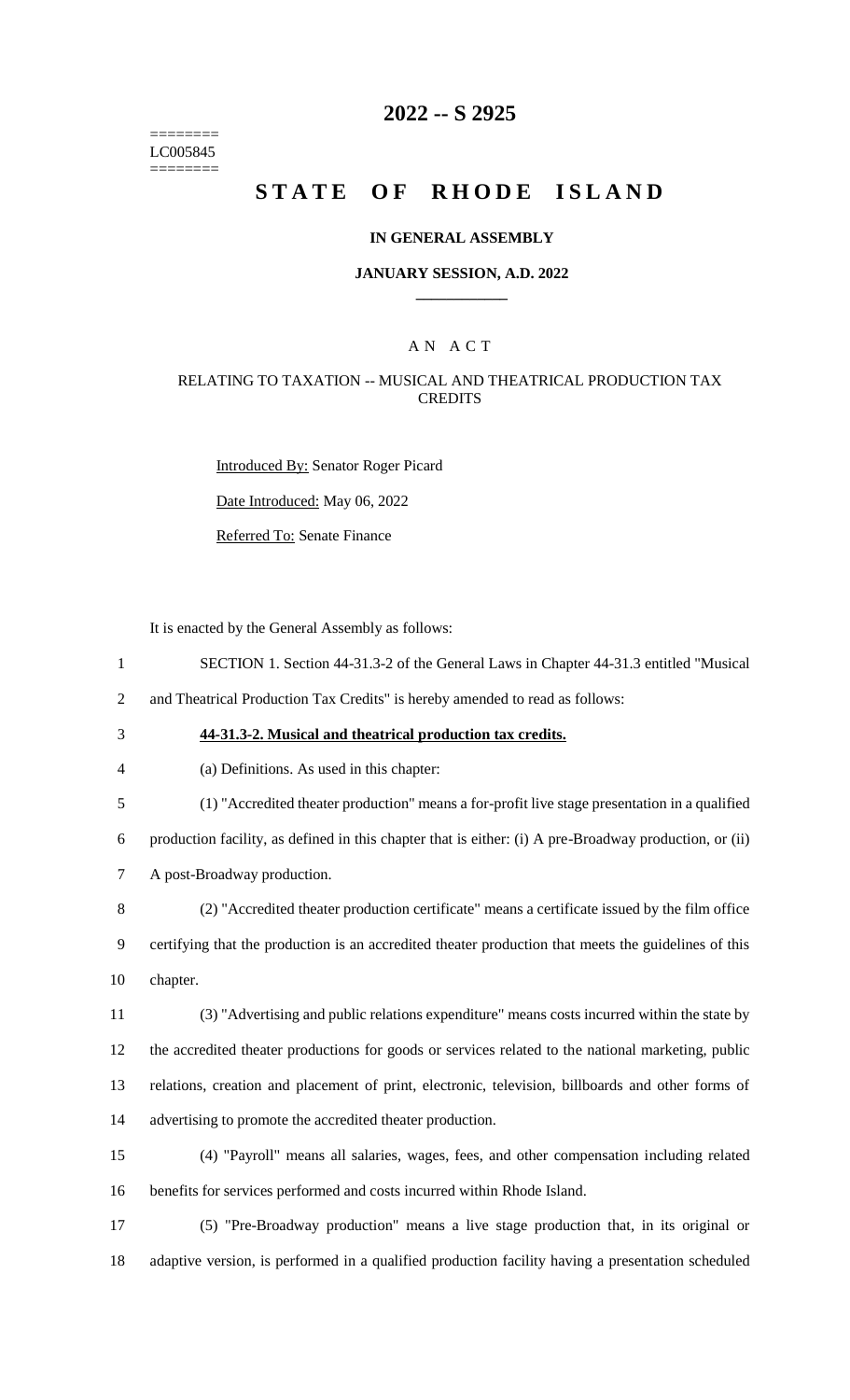1 for Broadway's theater district in New York City within  $\frac{12}{12}$  thirty-six (36) months after its Rhode Island presentation.

- (6) "Post-Broadway production" means a live stage production that, in its original or adaptive version, is performed in a qualified production facility and opens its U.S. tour in Rhode Island after a presentation scheduled for Broadway's theater district in New York City.
- 

 (7) "Production and performance expenditures" means a contemporaneous exchange of cash or cash equivalent for goods or services related to development, production, performance, or operating expenditures incurred in this state for a qualified theater production including, but not limited to, expenditures for design, construction and operation, including sets, special and visual effects, costumes, wardrobes, make-up, accessories; costs associated with sound, lighting, staging, payroll, transportation expenditures, advertising and public relations expenditures, facility expenses, rentals, per diems, accommodations and other related costs.

 (8) "Qualified production facility" means a facility located in the state of Rhode Island in which live theatrical productions are, or are intended to be, exclusively presented that contains at least one stage, a seating capacity of one thousand (1,000) or more seats, and dressing rooms, storage areas, and other ancillary amenities necessary for the accredited theater production.

 (9) "Resident" or "Rhode Island resident" means, for the purpose of determination of eligibility for the tax incentives provided by this chapter, an individual who is domiciled in the state of Rhode Island or who is not domiciled in this state but maintains a permanent place of abode in this state and is in this state for an aggregate of more than one hundred eighty-three (183) days of the taxable year, unless the individual is in the armed forces of the United States.

 (10) "Rhode Island film and television office" means the office within the department of administration that has been established in order to promote and encourage the locating of film and television productions within the state of Rhode Island. The office is also referred to as the "film office."

 (11)(i) "Transportation expenditures" means expenditures for the packaging, crating, and transportation both to the state for use in a qualified theater production of sets, costumes, or other tangible property constructed or manufactured out of state, and/or from the state after use in a qualified theater production of sets, costumes, or other tangible property constructed or manufactured in this state and the transportation of the cast and crew to and from the state. Such term shall include the packaging, crating, and transporting of property and equipment used for special and visual effects, sound, lighting and staging, costumes, wardrobes, make-up, and related accessories and materials, as well as any other performance or production-related property and equipment.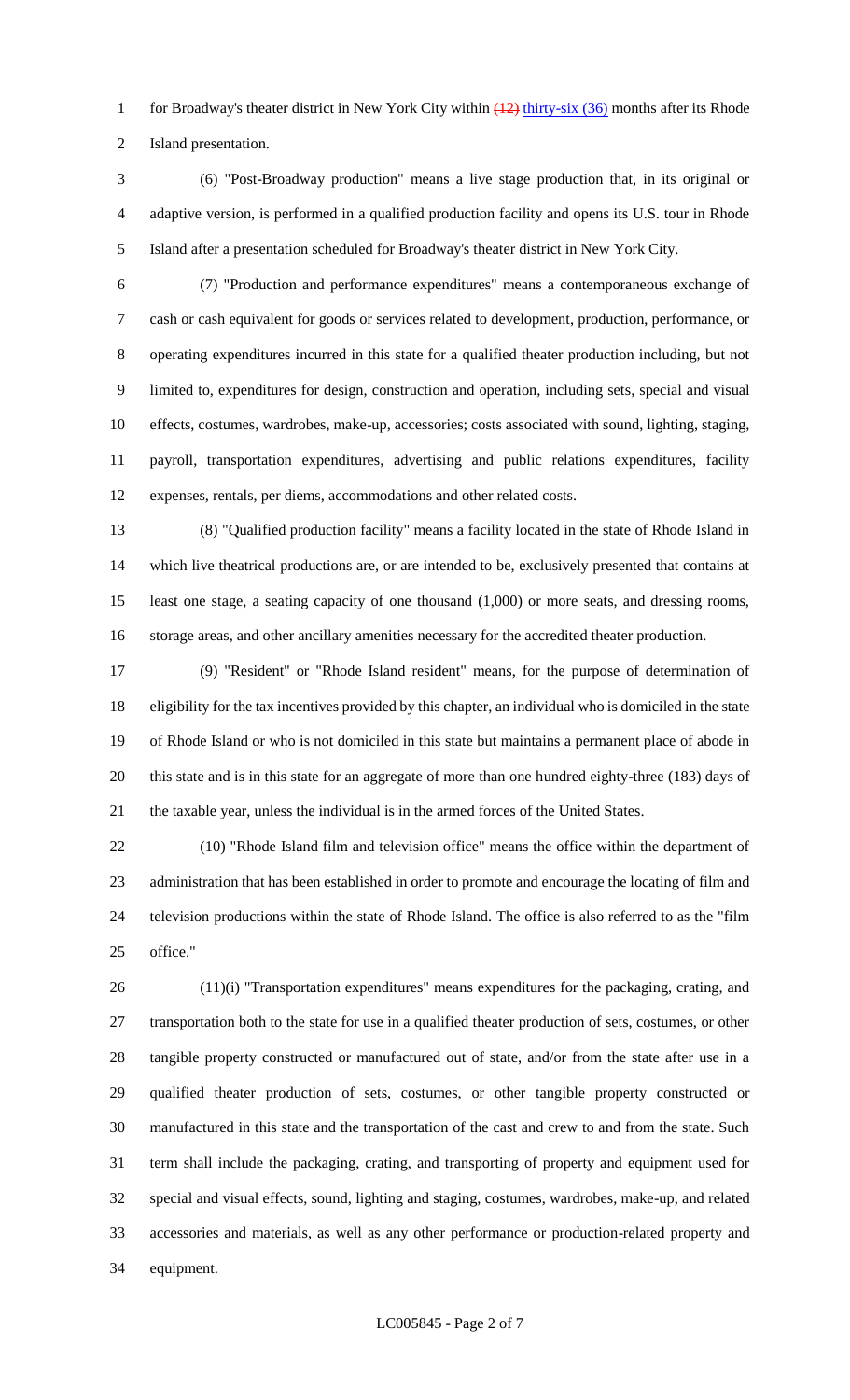(ii) Transportation expenditures shall not include any costs to transport property and equipment to be used only for filming and not in a qualified theater production, any indirect costs, and expenditures that are later reimbursed by a third party; or any amounts that are paid to persons or entities as a result of their participation in profits from the exploitation of the production.

(b) Tax credit.

 (1) Any person, firm, partnership, trust, estate, or other entity that receives an accredited theater production certificate shall be allowed a tax credit equal to thirty percent (30%) of the total production and performance expenditures and transportation expenditures for the accredited theater production and to be computed as provided in this chapter against a tax imposed by chapters 11, 12, 13, 14, 17, and 30 of this title. Said credit shall not exceed five million dollars (\$5,000,000) and shall be limited to certified production costs directly attributable to activities in the state and transportation expenditures defined above. The total production budget shall be a minimum of one hundred thousand dollars (\$100,000).

 (2) No more than fifteen million dollars (\$15,000,000) in total may be issued for any tax year for motion picture tax credits pursuant to chapter 31.2 of this title and/or musical and theatrical production tax credits pursuant to this chapter. Said credits shall be equally available to motion picture productions and musical and theatrical productions. No specific amount shall be set aside for either type of production.

 (3) The tax credit shall be allowed against the tax for the taxable period in which the credit is earned and can be carried forward for not more than three (3) succeeding tax years.

 (4) Credits allowed to a company that is a subchapter S corporation, partnership, or a limited-liability company that is taxed as a partnership, shall be passed through respectively to persons designated as partners, members, or owners on a pro rata basis or pursuant to an executed agreement among such persons designated as subchapter S corporation shareholders, partners, or members documenting an alternate distribution method without regard to their sharing of other tax or economic attributes of such entity.

 (5) If the company has not claimed the tax credits in whole or part, taxpayers eligible for the tax credits may assign, transfer, or convey the tax credits, in whole or in part, by sale or otherwise, to any individual or entity and the assignee of the tax credits that has not claimed the tax credits in whole or part may assign, transfer, or convey the tax credits, in whole or in part, by sale or otherwise, to any individual or entity. The assignee of the tax credits may use acquired credits to offset up to one hundred percent (100%) of the tax liabilities otherwise imposed pursuant to chapter 11, 12, 13 (other than the tax imposed under § 44-13-13), 14, 17, or 30 of this title. The assignee may apply the tax credit against taxes imposed on the assignee for not more than three (3)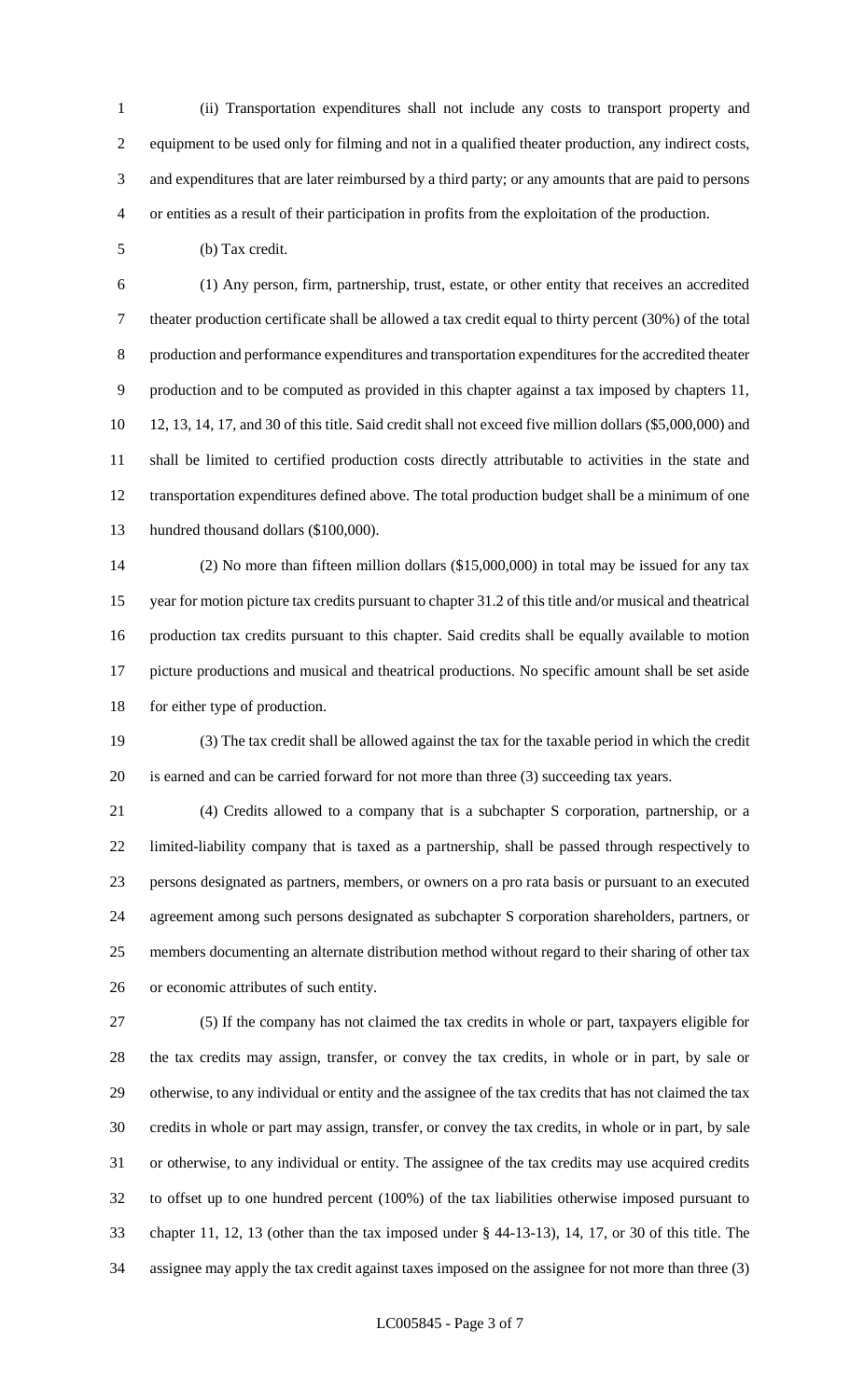succeeding tax years. The assignor shall perfect the transfer by notifying the state of Rhode Island division of taxation, in writing, within thirty (30) calendar days following the effective date of the transfer and shall provide any information as may be required by the division of taxation to administer and carry out the provisions of this section.

 (6) For purposes of this chapter, any assignment or sales proceeds received by the assignor for its assignment or sale of the tax credits allowed pursuant to this section shall be exempt from this title.

 (7) In the case of a corporation, this credit is only allowed against the tax of a corporation included in a consolidated return that qualifies for the credit and not against the tax of other corporations that may join in the filing of a consolidated tax return.

(c) Certification and administration.

 (1) The applicant shall properly prepare, sign, and submit to the film office an application for initial certification of the theater production. The application shall include the information and data as the film office deems reasonably necessary for the proper evaluation and administration of the application, including, but not limited to, any information about the theater production company and a specific Rhode Island live theater or musical production. The film office shall review the completed application and determine whether it meets the requisite criteria and qualifications for the initial certification for the production. If the initial certification is granted, the film office shall issue a notice of initial certification of the accredited theater production to the theater production company and to the tax administrator. The notice shall state that, after appropriate review, the initial application meets the appropriate criteria for conditional eligibility. The notice of initial certification will provide a unique identification number for the production and is only a statement of conditional eligibility for the production and, as such, does not grant or convey any Rhode Island tax benefits.

 (2) Upon completion of an accredited theater production, the applicant shall properly prepare, sign, and submit to the film office an application for final certification of the accredited theater production. The final application shall also contain a cost report and an "accountant's certification." The film office and tax administrator may rely without independent investigation, upon the accountant's certification, in the form of an opinion, confirming the accuracy of the information included in the cost report. Upon review of a duly completed and filed application and upon no later than thirty (30) days of submission thereof, the division of taxation will make a determination pertaining to the final certification of the accredited theater production and the resultant tax credits.

(3) Upon determination that the company qualifies for final certification and the resultant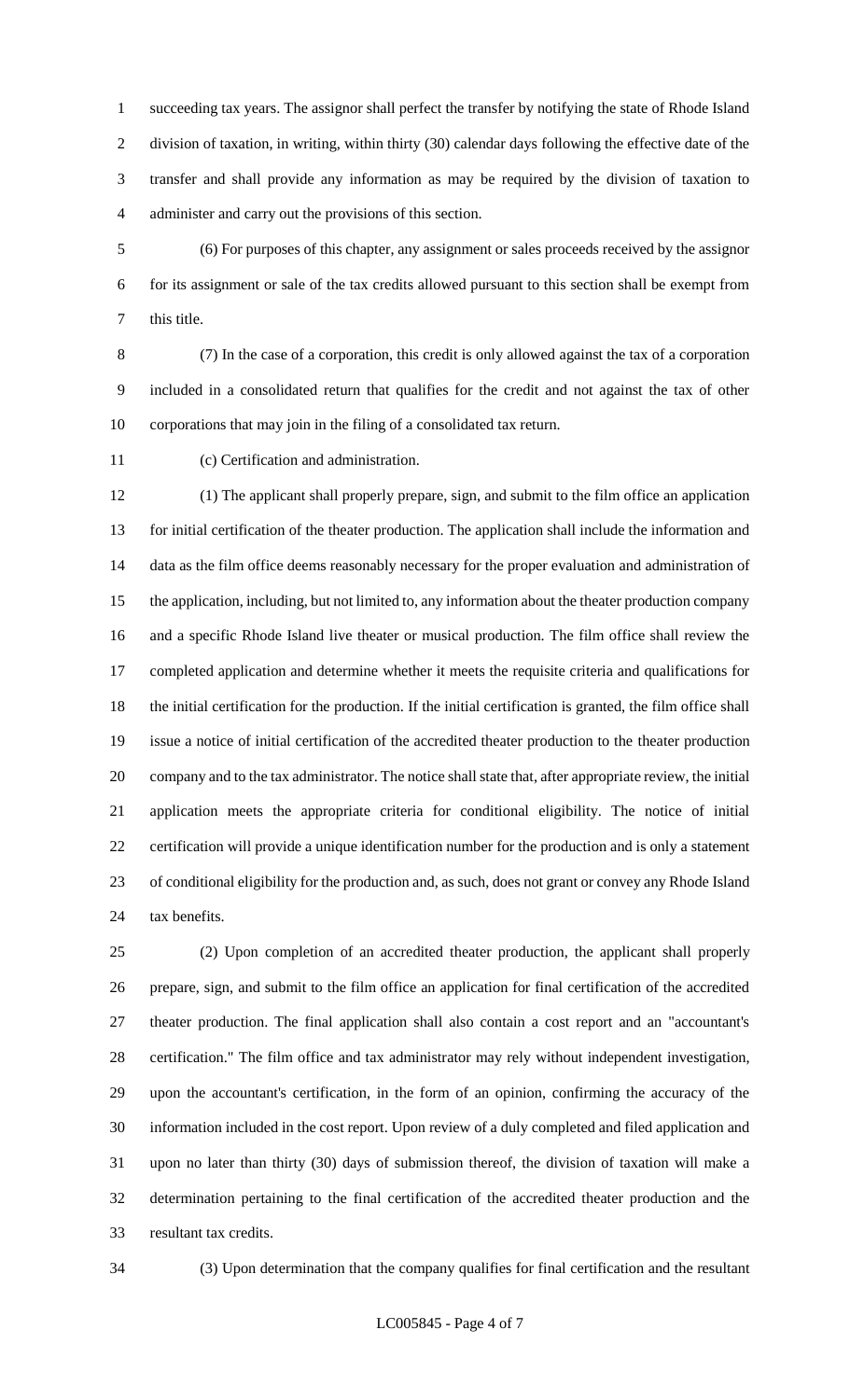tax credits, the tax administrator of the division of taxation shall issue to the company: (i) An accredited theater production certificate; and (ii) A tax credit certificate in an amount in accordance with subsection (b) of this section. A musical and theatrical production company is prohibited from using state funds, state loans, or state guaranteed loans to qualify for the motion picture tax credit. All documents that are issued by the film office pursuant to this section shall reference the identification number that was issued to the production as part of its initial certification.

 (4) The director of the department of administration, in consultation as needed with the tax administrator, shall promulgate rules and regulations as are necessary to carry out the intent and purposes of this chapter in accordance with the general guidelines provided herein for the certification of the production and the resultant production credit.

 (5) If information comes to the attention of the film office that is materially inconsistent with representations made in an application, the film office may deny the requested certification. In the event that tax credits or a portion of tax credits are subject to recapture for ineligible costs and the tax credits have been transferred, assigned, and/or allocated, the state will pursue its recapture remedies and rights against the applicant of the theater production tax credits. No redress shall be sought against assignees, sellers, transferees, or allocates of the credits.

(d) Information requests.

 (1) The director of the film office, and his or her agents, for the purpose of ascertaining the correctness of any credit claimed under the provisions of this chapter, may examine any books, paper, records, or memoranda bearing upon the matters required to be included in the return, report, or other statement, and may require the attendance of the person executing the return, report, or other statement, or of any officer or employee of any taxpayer, or the attendance of any other person, and may examine the person under oath respecting any matter that the director, or his or her agent, deems pertinent or material in administration and application of this chapter and where not inconsistent with other legal provisions, the director may request information from the tax administrator.

 (2) The tax administrator, and his or her agents, for the purpose of ascertaining the correctness of any credit claimed under the provisions of this chapter, may examine any books, paper, records, or memoranda bearing upon the matters required to be included in the return, report, or other statement, and may require the attendance of the person executing the return, report, or other statement, or of any officer or employee of any taxpayer, or the attendance of any other person, and may examine the person under oath respecting any matter the tax administrator or his or her agent deems pertinent or material in determining the eligibility for credits claimed and may request information from the film office, and the film office shall provide the information in all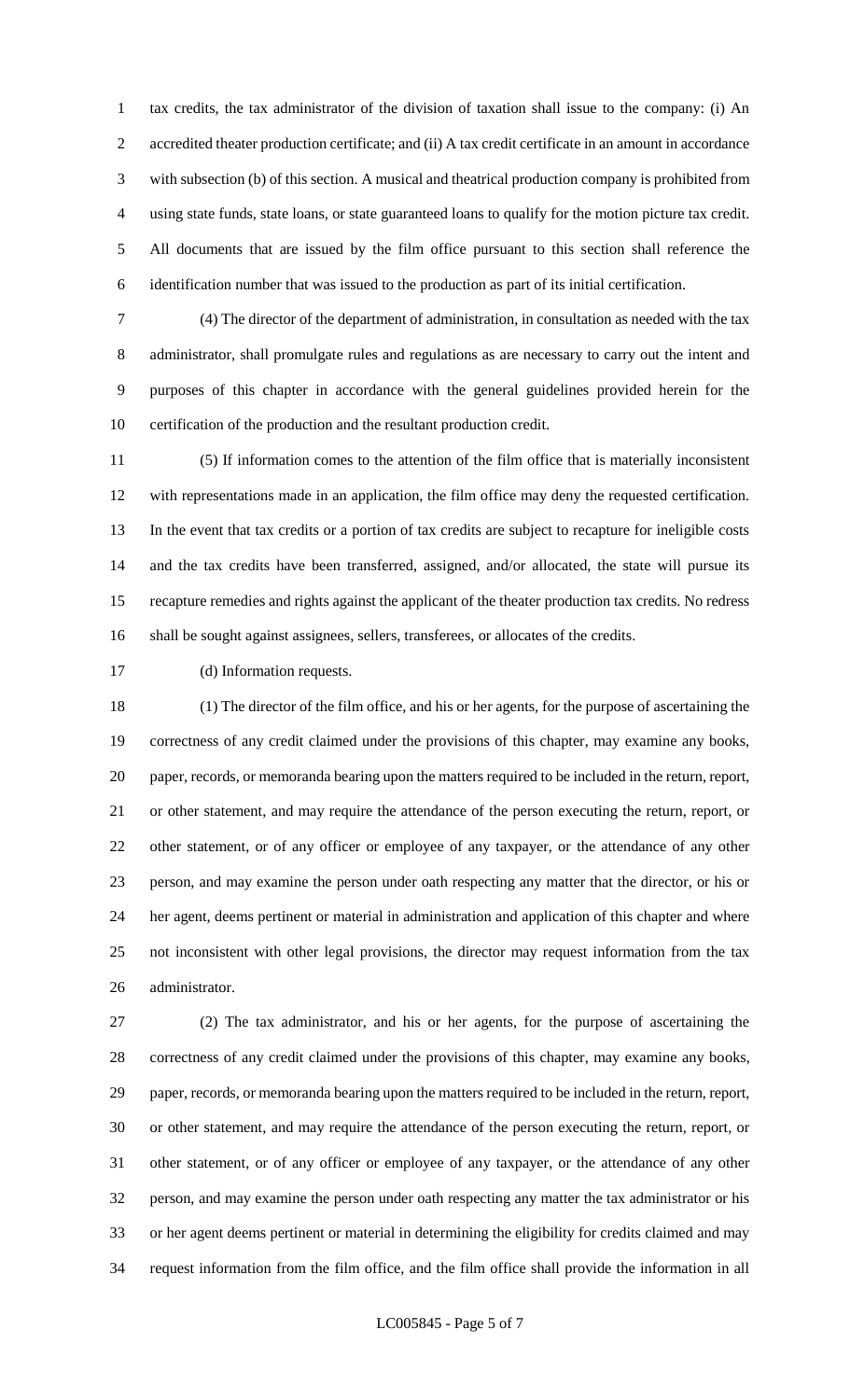- 1 cases to the tax administrator.
- 2 (e) The film office shall comply with the impact analysis and periodic reporting provisions
- 3 of § 44-31.2-6.1.
- 4 SECTION 2. This act shall take effect upon passage.

======== LC005845  $=$